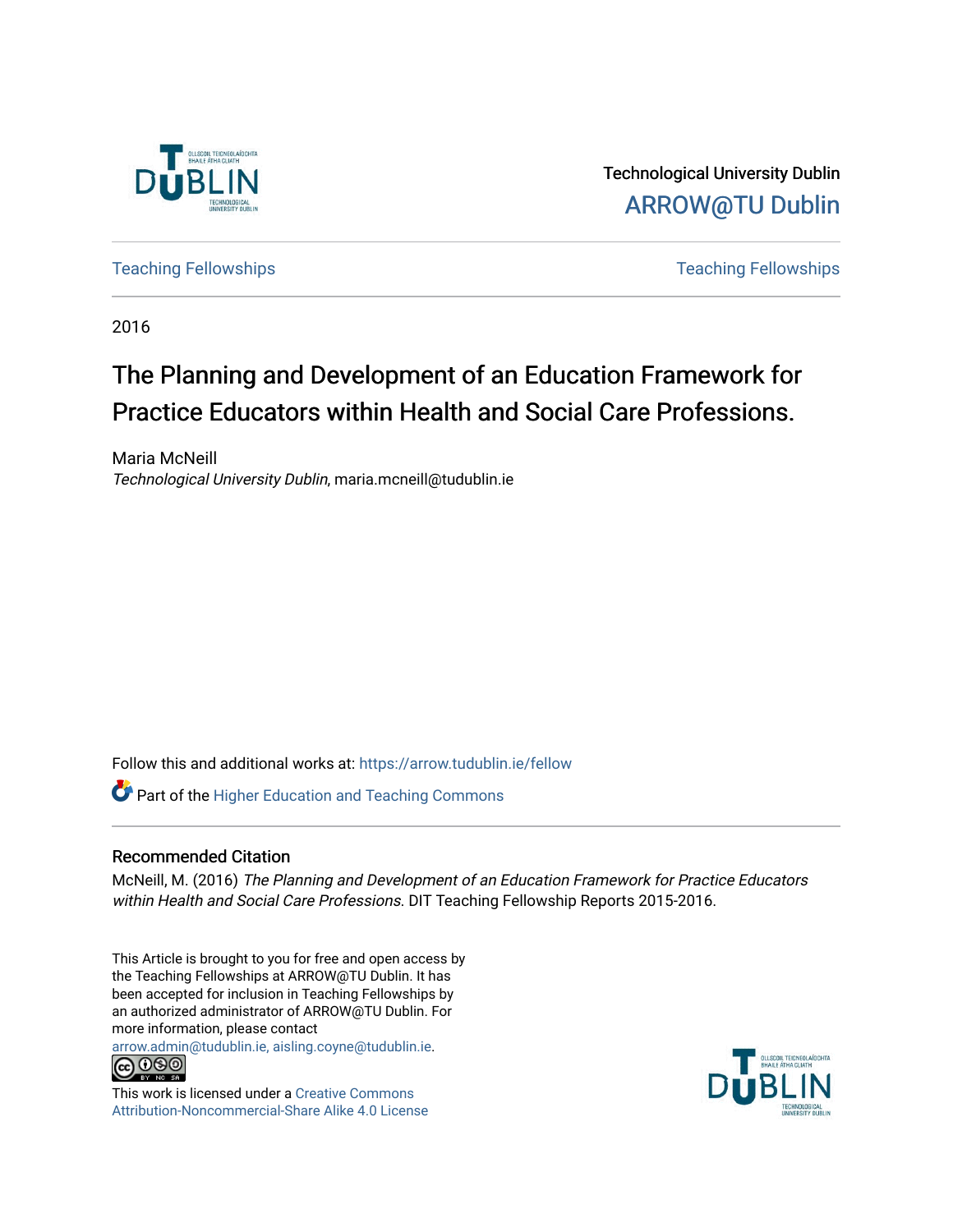# **6 The Planning and Development of an Education Framework for Practice Educators within Health and Social Care Professions**

Maria McNeill **School of Physics** Contact[: maria.mcneill@dit.ie](mailto:maria.mcneill@dit.ie)

## **Abstract**

Providing quality placements for students in the hospital setting is an essential component of the BSc in Clinical Measurement Science degree programme at DIT. The practice educator (hospital supervisor) role involves mentoring and supervising students on placement. Prior to 2012 practice educators received no training to support this role. Current training involves one full day of generic education and a second half-day of discipline specific knowledge relating to projects, log books and assessments.

The aim of this research is to identify training needs for practice educators across the four disciplines and recommend an education framework to meet those needs. The proposed framework will be transferable to other degree programmes within DIT such as Biomedical Sciences, Human Nutrition and Dietetics, Optometry, Ophthalmic Dispensing and Social Care.

There are currently 41 sites offering clinical placements to the BSc in Clinical Measurement Science. In May 2016 the chief in each department was surveyed to gain an understanding of how placements were managed within the hospital setting. In all 38 of the 41 sites took part in the survey.

From the research it was clear that practice educators within Clinical Measurement Science have a desire for further knowledge and training to support their role. As the only education provider in the south of Ireland offering this degree programme it is incumbent on us to provide this post-graduate education. A 5 ECTS, level 9 module on practice education is currently under the review.

The implication of this research is great. Clinical physiology departments are understaffed and receive no additional resources for taking students on placement. Providing practice educators with on-going training and support will be critical to ensuring there will be enough placements in the future to meet the degree programme needs.

#### *Keywords: practice education; practice educator; clinical placements*

## **Background**

The BSc in Clinical Measurement Science is a four-year honours degree programme with specialisation in four main disciplines, namely, Cardiology, Vascular, Respiratory and Neurophysiology Science.

Providing quality clinical placements for students of the BSc in Clinical Measurement Science at Dublin Institute of Technology (DIT) is an essential component of their qualification. Students graduate with a major in either Cardiology, Vascular, Respiratory or Neurophysiology Science. Clinical placements ensure students graduate with a level of experience that supports their employment as basic grade clinical physiologists. Students undertake eight weeks placement in each of three out of four disciplines in Year 3 and 13 weeks in their chosen discipline in Year 4 of the degree programme.

I am employed as the Practice Education Coordinator (PEC) for the degree programme. The main role of the PEC is to link with the hospital departments and arrange, coordinate and manage clinical placements for students. As departments receive no additional funding or staffing resources to take students, organising clinical placements can be a difficult task.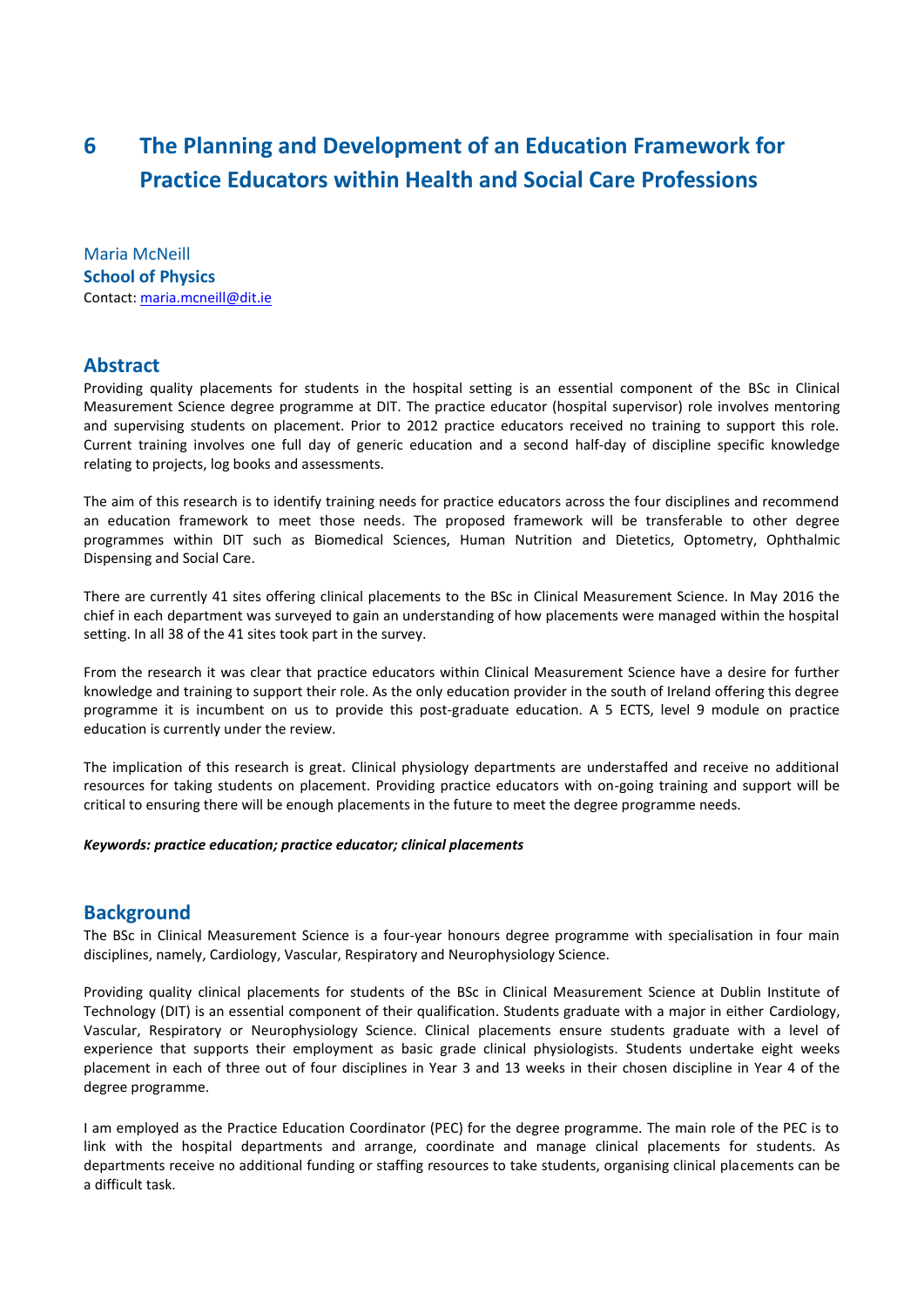The PEC invariably relies on the good will of the department manager. This good will approach is neither reliable nor sustainable. Practice Placement Educators, are experienced clinical physiologists but most lack any form of training in the delivery of education, which often leads to an unwillingness to accommodate students. Clinical tutors, with post graduate qualifications in teaching and learning, are employed by DIT on a half time basis to support the placements by providing tutorials, specialist lectures, pre placement lectures, log book and project guidance to students on placement. However as the posts are half time, on site visits are limited except when issues arise. Therefore providing ongoing training and education for practice educators in the delivery of education to our students is essential to enable them to develop their own teaching and learning skills.

## **Research Title**

The Planning and Development of an Education Framework for Practice Educators within Health and Social Care **Professions** 

## **Aims and Objectives**

The aim of this research is to identify training needs for practice educators across the four disciplines of Clinical Measurement Science, recommend an education framework to meet those needs, develop the programme within DIT and roll out to all practice educators within clinical physiology. The proposed framework will outline a staged, developmental approach to provide a continuum of learning for practice educators and will be transferrable to other degree programmes within DIT such as Biomedical Sciences, Human Nutrition and Dietetics, Optometry, Ophthalmic Dispensing and Social Care.

Drawing from a review of the literature and international examples of best practice, the development of an education framework for practice educators is proposed as offering a valuable contribution to the overall quality and safety in healthcare provision.

# **From the literature**

Competency is identified as personal traits, characteristics or skills which can be shown to be directly linked to effective performance (Boyatzis, 1982).

From the literature, five areas of competency were identified:

- **Educational Competencies**  develop learning styles and models
- **Assessment/Evaluation Competencies**  encourage fair assessment, student learning and development
- **Professional Practice Competencies**  develop all practical skills of the student, reasoning skills, adhere to code of ethics, maintain own continuing professional development (CPD)
- **Supervision Competencies**  educate, mentor, identify learning goals
- **Management and Administration Competencies**  encourage effective induction, manage time effectively, implement quality improvement

There are many different tasks and roles required of practice educators to operate as competent mentors and supervisors and to respond to the varied needs of students. The *teacher as manager* model described by Romanini and Higgs (1991) outlines the three stages of clinical placement as:

- Preparation
- **•** Implementation
- Evaluation

According to Romanini and Higgs (1991), practice educators have five roles when becoming learning programme managers. These are as the following:

- Task manager
- Group manager (if there is more than one student present)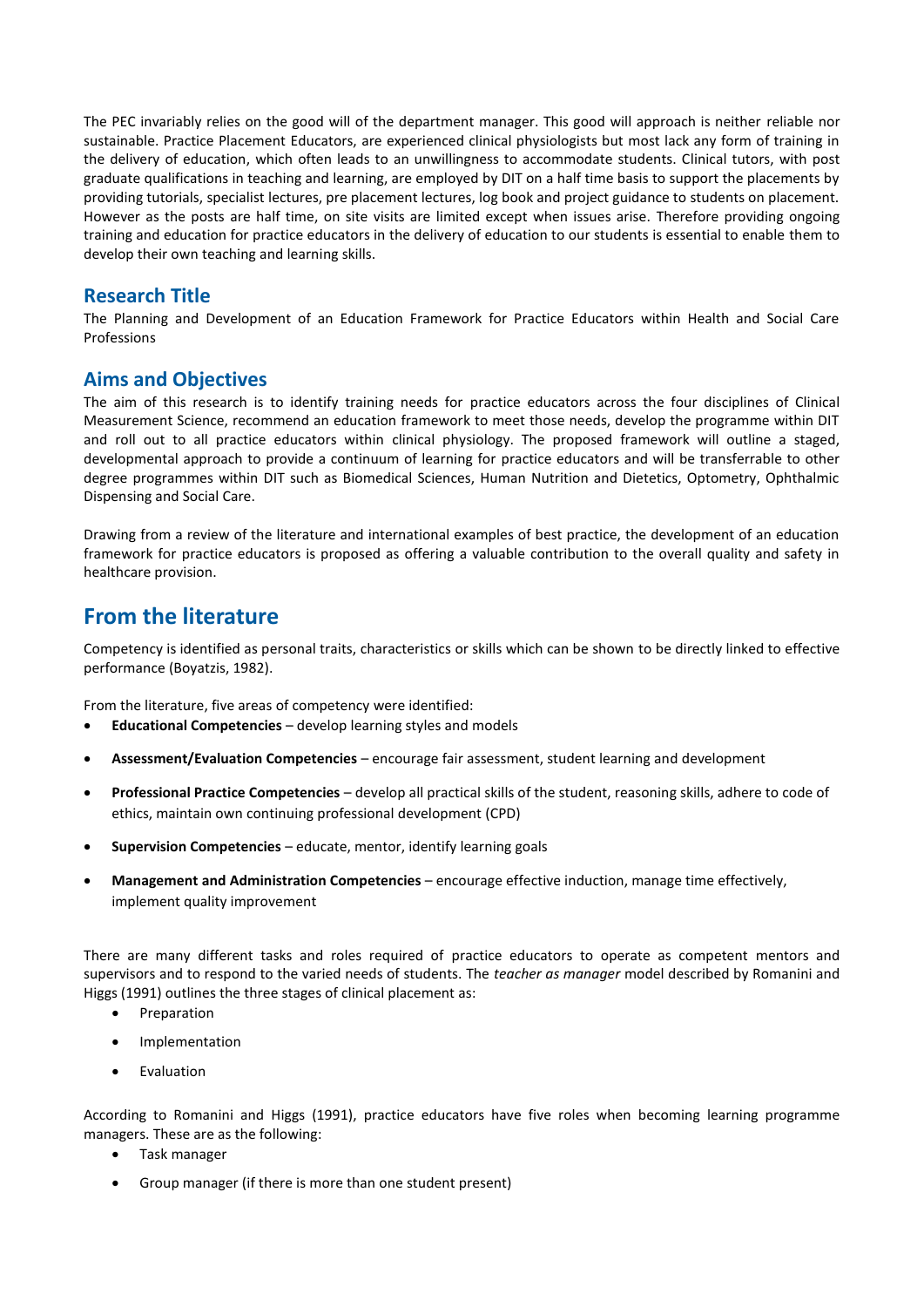- Individual development manager
- Environmental manager
- Overall programme manager

Other authors have expanded these roles to include those of role-model, colleague, teacher, evaluator, administrator, counsellor and researcher (McLeod et al. 1997).

Extensive work has been carried out by the Therapy Project Office since the publication of the report "Current and Future Supply and Demand Condition in the Labour Market for Certain Professional Therapists" (Bacon, 2001). On the strength of their work, other health and social care professions have received funding from the Health Service Executive (HSE) to employ Practice Education Coordinators. However, for many, the system still lacks structure. This research will endeavour to bring clinical physiology in line with the Therapy Professions Practice Education System.

# **Practice Education for the Therapy Profession**

All therapy courses such as Physiotherapy, Occupational Therapy and Speech and Language Therapy are providing practice education and training for practice educators who facilitate their students on placements. The majority of the therapy courses provide training as annual education days on practice education topics that are requested formally via feedback forms etc., or informally by the practice educators. Most of these courses are organised and run by the practice education co-ordinators in conjunction with the practice tutors and regional placement facilitators, and generally are run as uni-disciplinary courses for their own practice educators. Most therapy courses provide this annual training/education on a "first come first served" basis and also use this forum to identify any further practice educator education needs.

The topics covered in these courses change each year and there is no formal follow-on through the courses. Recently, courses have been changing this practice and some of the new therapy courses have had a different structure in place from the onset. They are aiming to run courses each year at both basic and intermediate/advanced level. The basic practice educator course would repeat common themes, whereas the topics on the intermediate/advanced one day course change to meet the needs of the more senior practice educators.

| <b>Basic and Advanced Practice Education CPD Courses</b>                                |                                                                                                                                  |
|-----------------------------------------------------------------------------------------|----------------------------------------------------------------------------------------------------------------------------------|
| <b>Trinity College Dublin</b>                                                           | Discipline Specific                                                                                                              |
| University College Dublin                                                               | Discipline Specific                                                                                                              |
| Royal College of Surgeons in Ireland                                                    | Discipline Specific                                                                                                              |
| National University of Ireland Galway                                                   | Multidisciplinary                                                                                                                |
| University College Cork                                                                 | Discipline Specific                                                                                                              |
| University of Limerick                                                                  | Multidisciplinary                                                                                                                |
| <b>National University of Ireland Galway</b>                                            |                                                                                                                                  |
| Accredited Practice Educator in Occupational<br>Therapy and Speech and Language Therapy | Two day single discipline workshop plus two modules<br>from the faculty's multidisciplinary Masters<br>in<br>Advanced Healthcare |
| Certificate, PG Cert and Masters in Clinical<br>Education                               | Open to all health and social care professionals                                                                                 |
| <b>HSE Learning and Development Website</b>                                             |                                                                                                                                  |
| Online training for practice educator                                                   | Available at www.hseland.ie<br>Open to all health and social care professionals                                                  |
| <b>UK</b>                                                                               |                                                                                                                                  |
| Cert. in Practice Educators for Social<br>PG.<br>Workers                                | Stage 1 – Enabling Work-Based Learning<br>Stage 2 – Supervising a Learner in Practice                                            |

**Figure 6.1: Overview of Available Courses**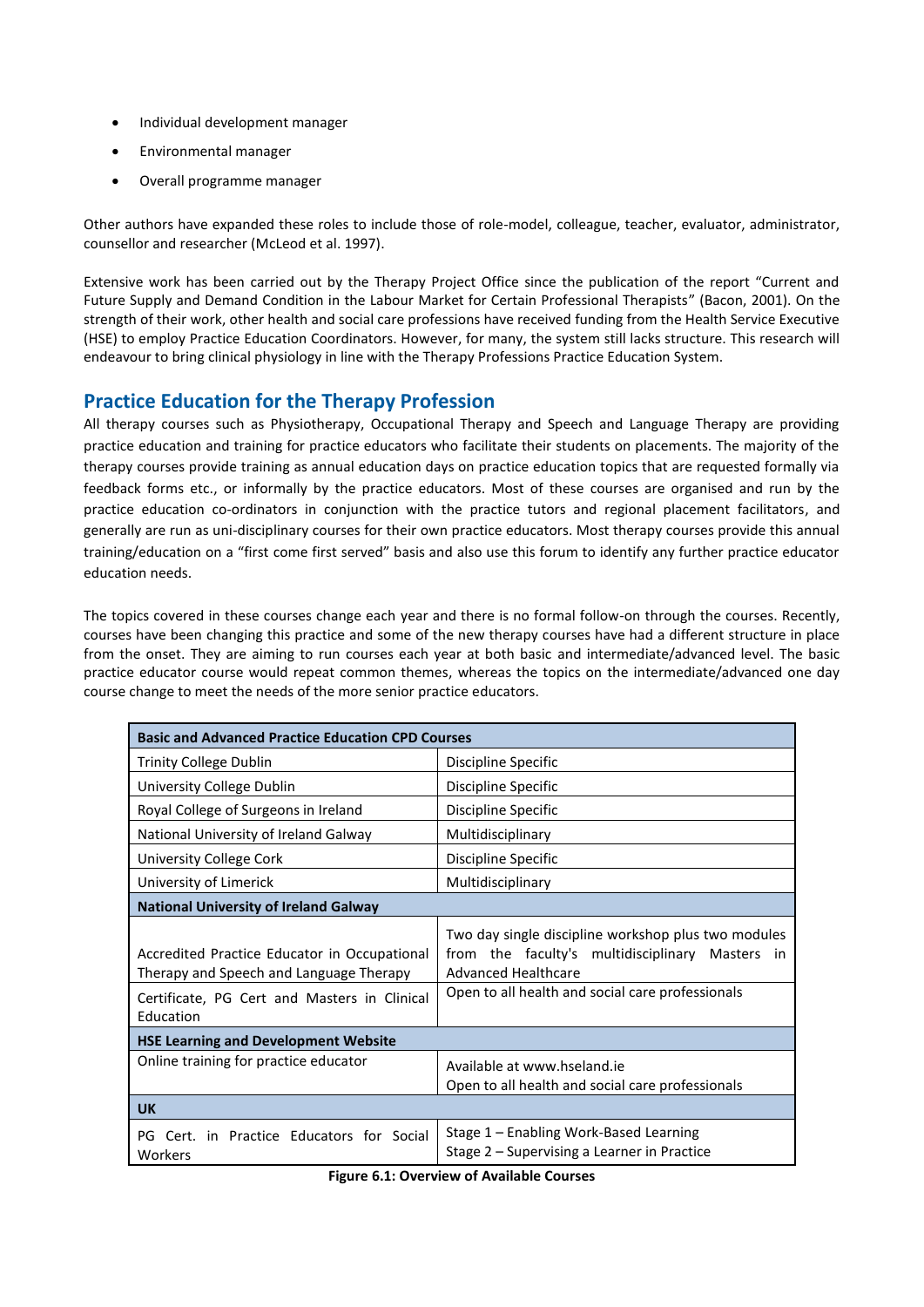# **Practice Education Training for Clinical Measurement Science**

Prior to 2012 no training was provided to practice educators taking our students on placement. Clinical tutors supported the role as much as possible. The first practice educator day was held in 2012 with large numbers attending. It coincided with the first employment of the practice education coordinator role for the degree programme. The next course was held in 2014 with approximately 30 delegates attending. It was provided again in January 2016 with 44 delegates and January 2017 with 56 delegates. This training involves one full day of generic training which includes talks on communication, supervision, effective feedback and reflective practice and other topics based on delegate feedback. A second half day is delivered which covers discipline specific training on log book, case study and projects requirement and clinical competency assessments.

Findings from this research will influence content for these events.

### **Methods**

There are currently 41 sites offering clinical placements across the four disciplines to the BSc in Clinical Measurement Science: 16 Cardiology, 10 Respiratory, 8 Neurophysiology and 7 Vascular.

In May 2016, each department was surveyed to gain an understanding of how placements were managed within the hospital setting. Departments were notified in advance that all responses would form part of this research. As all responses were anonymous, no ethics approval was sought from DIT.

During the academic year September 2015 to August 2016, 30 third year students participated in three separate practice placements of eight weeks duration each (a total of 24 weeks per student) and 26 final year students participated in a 12 week long practice placement in their chosen discipline. Placement sites are predominantly in the greater Dublin area with some provided elsewhere around the country.

## **Findings and Discussion**

#### **Practice Educator/Student Ratio**

Generally clinical measurement diagnostic departments with the exception of Cardiology and one or two larger Respiratory departments have low staffing compliments and this does not support 1:1 supervision. From the 41 sites surveyed, all departments adopted a shared model of supervision with either the chief or senior appointed staff member as the main supervisor responsible for weekly supervision meetings, sign off for log books and project supervision in combination with staff rotation for general supervision. The exception was fourth year projects which were supervised by the chief physiologist in each site.

#### **Knowledge Skills and Support for Practice Educators**

The 41 sites currently taking students were asked to outline what knowledge, skills and support they required to assist them in their role as practice educator. The response was divided between knowledge and support. Most departments required annual education days, discipline specific training, clear guidelines and feedback on how their department is doing. Specific requests included, train the trainer classes, project guidelines, research/statistics training, reflective practice and leadership skills, CPD points, protected learning time, and the provision of post graduate education. Others, focused on support, to involve HSE/DIT resources to support departments taking students in the form of additional senior staff and more hands on support from clinical tutors.

#### **Accredited Practice Placement Educator**

From the 41 sites surveyed, 38 responses were received. In all 23 indicated they would welcome the opportunity to become an accredited practice educator, a further nine indicated that while they would not wish to avail of this opportunity they considered it important and would appoint a senior member of staff to become accredited. Nine of those surveyed had not attended any practice education training and two stated they were not interested in attending any formal training on practice education; four did not respond to that question. From the feedback received 18 had attended the practice education day in 2016 and a further nine had attended the practice education day in the past.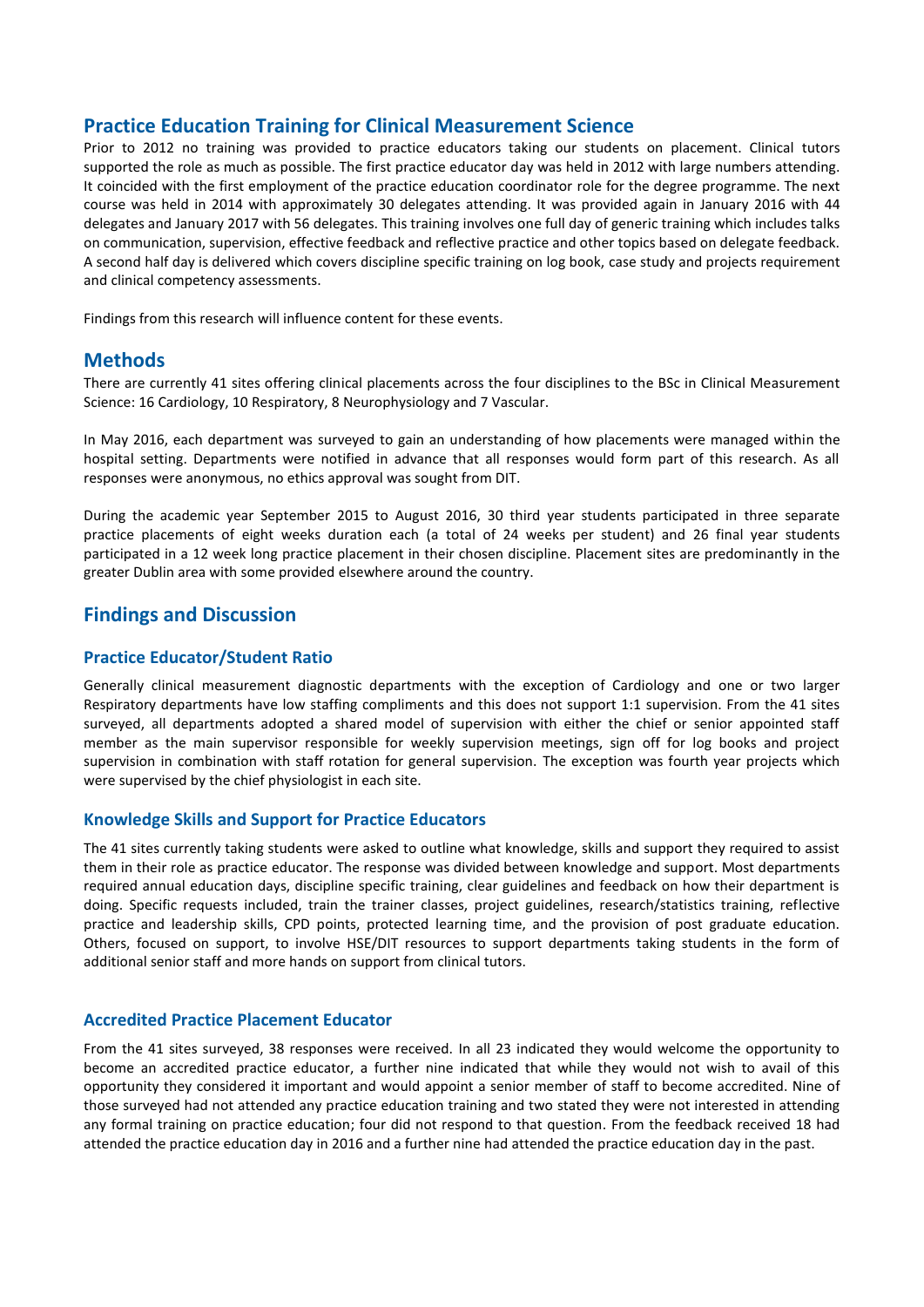#### **New Developments Based on Research Findings**

Over the past months, in response to the survey, a new practice education handbook has been developed and distributed to departments. In addition a reflective practice and writing handbook has also been developed and distributed. The 2017 event was held on 13th and 14th January. Following feedback and research findings this year's event was extended and improved to include more workshops, information on statistics, discipline specific training on log books and case studies, as well as a meet and greet session with DIT joint supervisors of final year projects. An external facilitator was employed to deliver a 90 minute session on Time Management.

#### **Evaluation and Conclusion**

From the research findings, it is clear that practice educators within Clinical Measurement Science have a desire for further knowledge and training to support their role. Most would like the opportunity to develop their skills to become accredited practice educators. Others within the departments who may not directly supervise students still have a need to develop understanding of the role of practice educator, and for those staff, undertaking the HSE learning and development online practice education modules may be sufficient. The CPD practice educator training now offered annually should be attended by practice educators responsible for direct student supervision. As 32 of the 41 sites surveyed expressed a desire to achieve proficiency in the delivery of practice education further post graduate education should be made available to meet those needs. A post graduate 5 ECTS module on practice education is currently under review.

One of the aims of this project was to provide education for practice educators that would be transferrable to other health and social care professions within DIT. It is clear that both the online training and annual CPD events all contain generic information that would fit this criteria. The same principle would apply to the post graduate 5 ECTS credit module on practice education. As for all health and social care professions, there will be a discipline specific element that will need to be made available to each discipline. Currently within DIT, Optometry, Biomedical Science and Nutrition and Dietetics provide annual CPD opportunities for their placement supervisors and from discussion would welcome the opportunity to have access to further post graduate education for their practice educators.

#### **Recommendations for DIT**

- 1. As an introduction to practice education, all departments taking students are encouraged to have all staff undertake the online practice education course through HSELand, the Health Service Executive's learning and development website. Topics include Education, Supervision, Assessment/Evaluation, Professional Development and Management/Administration
- 2. All departments taking students are requested to have the chief or appointed student supervisor attend the annual practice education day in DIT in January each year. Where more than one supervisor is in the department, the supervisors may rotate attendance.
- 3. Currently DIT has no formal accreditation process for choosing placement sites. Placements are sourced and managed by the practice education coordinator in consultation with the clinical tutors. Feedback from practice educators, clinical tutors and students during and post placements, are analysed to determine placement suitability. It is recommended that DIT should move towards accrediting practice placement sites.
- 4. To introduce an element of stability, it is recommended that DIT establish a memorandum of agreement with each department taking students. This would allow the Practice Education Coordinator to plan and arrange placements well in advance and allow students to source accommodation ahead of the usual college year rush. In practice, due to small staffing numbers and the absence of back fill for maternity and sick leave, this is not always practical. A very successful attempt was made this year when departments were surveyed in May to ask for a commitment to take students for the 2016/17 academic year. Some 38 of the 41 surveyed sites took part and to date only one site could not fulfil their agreement.